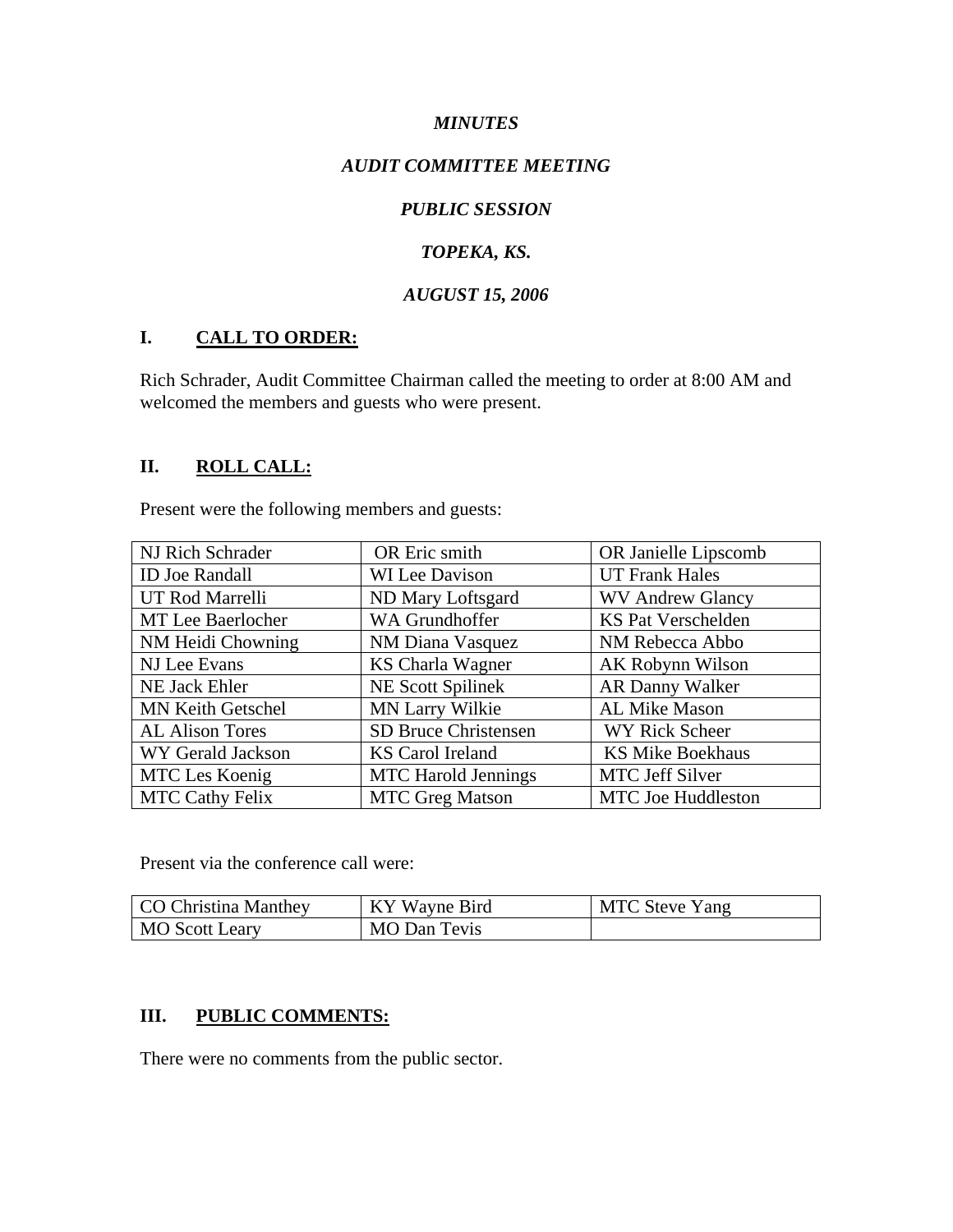## **IV. APPROVAL OF MINUTES OF PUBLIC SESSION NASHVILLE, TN.**

The minutes from the Nashville, TN. public session held on March 16, 2006 were reviewed and approved.

# **V. EXECUTIVE DIRECTOR'S REPORT**

The MTC Executive Director welcomed all those attending the MTC Committee Meetings. He reported that a main emphasis of the MTC was to enhance system supports to help the States communicate with each other and the MTC in a secure environment.

# **VI AUDIT DIRECTOR'S REPORT**

Les Koenig, MTC Audit Director issued a written report on the status of the Audit program. The MTC Audit Program completed 6 sales tax and 9 income tax audits for the fiscal year. In addition parts of 3 additional income tax audits have been completed and sent to the states which were completed.

Les also reported that he and Cathy Felix were instructors for an income tax training class that was held in Montana during March 2006. Les, Cathy and Jeff Silver will participate in an income tax class in Oregon during the week of October 1, 2006.

Les also reported that the budget for fiscal year 6/07 includes two additional auditor positions. One will be an income tax auditor and the other a computer auditor specialist for sales tax. These positions will be advertised in early fall.

# **VII REPORT FROM AUDITING TECHNOLOGY SUB-COMMITTEE**

Bruce Christensen the chair of this sub-committee reported on the Sub-Committee's meeting held on August 14, 2006. Bull Corporation made a presentation on its new statistical sampling software. The sub-committee also encouraged the MTC to develop a new class on computer assisted auditing. Bruce also explained the sub-committee request to move to two meetings a year instead of the current three times. The Audit Committee moved to do this and was approved by the Committee. This sub-committee will meet twice a year; in the spring and at the Annual Meeting.

Harold Jennings distributed the latest version of the MTC Sampling Manual. Harold explained several changes from the earlier version. Harold will hold a teleconference for interested parties in October, 2006. It is expected that adoption of the final version of this Manual will be done at the November Audit Committee Meeting.